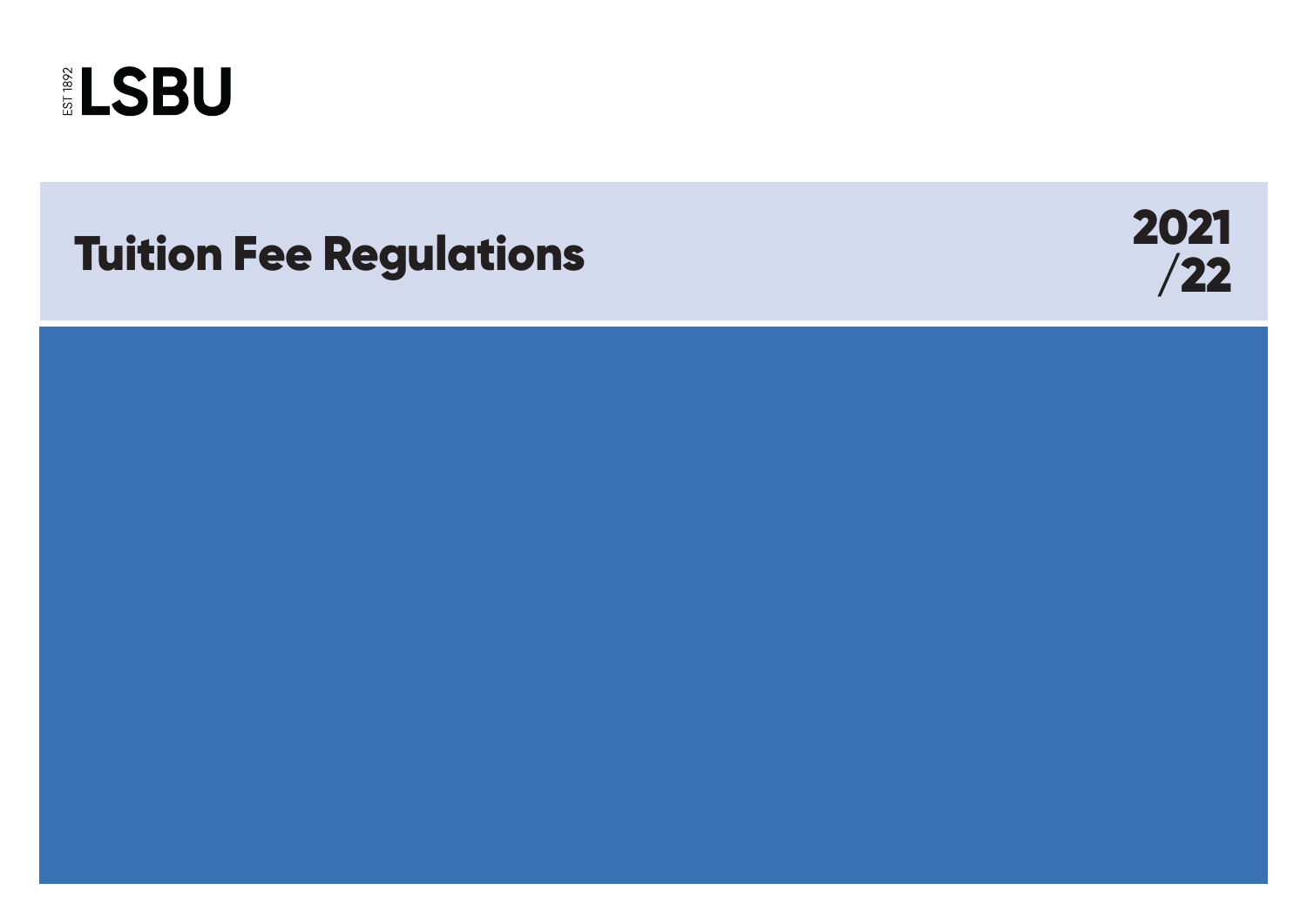# 2. Payment arrangements for different types of students

- **2.1** There are different payment arrangements for different types of students. Where 'EU continuing student' appears below or elsewhere in these regulations, this refers to students who commenced their current course in or before academic year 2020/21.
	- Full-time Home, continuing EU, new settled-status or pre-settled EU and EEA migrant worker undergraduates *(see section 3)*
	- Part-time Home, continuing EU, new settled-status or pre-settled EU and EEA migrant worker undergraduates *(see section 4, section 5 and section 6 or section 7)*
	- Full- and part-time Overseas/International or new EU undergraduates without settled or pre-settled status *(see section 5 and section 6 or section 7)*
	- Full- and part-time Home or EU or Overseas postgraduates *(see section 5 and section 6 or section 7)*
	- Full- and part-time Home or continuing EU postgraduate students in receipt of a postgraduate or doctoral loan (see section 5.10)
	- Full- and part-time new EU postgraduate students, with settled status, in receipt of a postgraduate or doctoral loan (see section 5.10)
	- Full- and part-time new EU postgraduate students, with pre-settled status (see section 5.10)

- **3.1** Applications for maintenance loans (where eligible), tuition fee loans and other support can be made online to Student Finance England (SFE) (see contacts section). *[www.gov.uk/](http://www.gov.uk/browse/education/student-finance) [browse/education/student-finance](http://www.gov.uk/browse/education/student-finance)*
- **3.2** Payment will be made by the Student Loans Company. *Check your eligibility at [www.lsbu.ac.uk/fees/underGrad.html](http://www.lsbu.ac.uk/courses/undergraduate/fees-and-funding)*  **You will be sent a Payment Advice as part of your Financial Notification letter from the SLC setting out your entitlements.**

**3.3** You will be given the option to take out a loan for your tuition fees. You must tell SFE as part of your application how much tuition fee loan you wish to borrow. Any amount you do not borrow will be payable in full before your record can be updated to fully enrolled or by your re-enrolment deadline unless it is agreed at your enrolment that you can pay in

**3.4** For continuing/re-enrolling students, the exam board decision may allow some students to pass to the next level with outstanding modules at the previous level. This means that students will progress to the next stage of their course and also complete any outstanding modules from the

### 3. Full-time undergraduates assessed as Home students

**3.5** For continuing/re-enrolling students, the exam board decision for some students will be 'continue outstanding modules' or 'repeat failed modules with attendance'. In both cases this means that you must repeat all failed modules and are ineligible to take any additional modules. **Students remain liable for payment of the repeat module(s) in lieu of funding** 

**3.6 Payment arrangements for new students.** As part of your enrolment we will check whether you have applied for and been awarded a tuition fee loan. You will be asked to make payment in full of any amount not covered by your tuition

**3.8** If you are eligible but choose not to take out a tuition fee loan you will be expected to make payment of your tuition fees in full at your online enrolment or by the published re-enrolment deadline unless it is agreed at your enrolment that you can pay in instalments. An exception to this would be if you choose not to take out a tuition fee loan for religious reasons or if you

instalments.

#### *Visit [www.lsbu.ac.uk/fees/underGrad.html](http://www.lsbu.ac.uk/courses/undergraduate/fees-and-funding) to find out more.*

- previous year.
- **confirmation from SFE.**
- fee loan.

- **1.1** The university is required to verify your right to study in the UK in order to comply with Home Office regulations. This may affect your right to enrol.
- **1.2** When you enrol on a course at LSBU, we will assess whether you are a Home, EU or Overseas student. The reason we do this is to determine the level of fees payable (if appropriate) and for our regulatory returns. You must complete a Student Status Assessment form and provide evidence to support the answers you give. If you hold a student visa you will not be eligible to join a part-time course.
- **1.3** Your student status assessment normally remains unchanged for the duration of your course of study. However, there are some circumstances when your status may change after the start of your course. If your circumstances change, you will be required to provide proof and to complete a further Student Status Assessment form, before a decision can be made. *Any new rate of fee payable will be charged from the next academic year.* Your status cannot change during an academic year.
- **1.4** On 23 June 2020, the UK government announced that any **new** EU students who do not have either EU settled or presettled status starting at a university in England in the 2021/22 academic year would no longer be eligible for Home fee status or have access to student loans. This means that such students will be charged the international rate of fee. The government has guaranteed that EU students who started their current course at an English university in or before 2020/21, and who continue on the same course, will still benefit from funding support (student loans) and retain the same fee level as Home students for the duration of the course. EU students not holding immigration status will be required to apply for a student visa to study in the UK. Further information can be found on our website: *[www.lsbu.ac.uk/international/eu-student-information](http://www.lsbu.ac.uk/international/eu-student-information)*

**3.7 Payment arrangements for continuing students.** You will need

- to have your Payment Advice available when you re-enrol online. It will set out the following: a) Your course fee b) Your tuition fee loan amount c) The amount you pay to your university You will be asked to make payment of any amount not covered by your tuition fee loan.
- 

### 1. Student status assessment

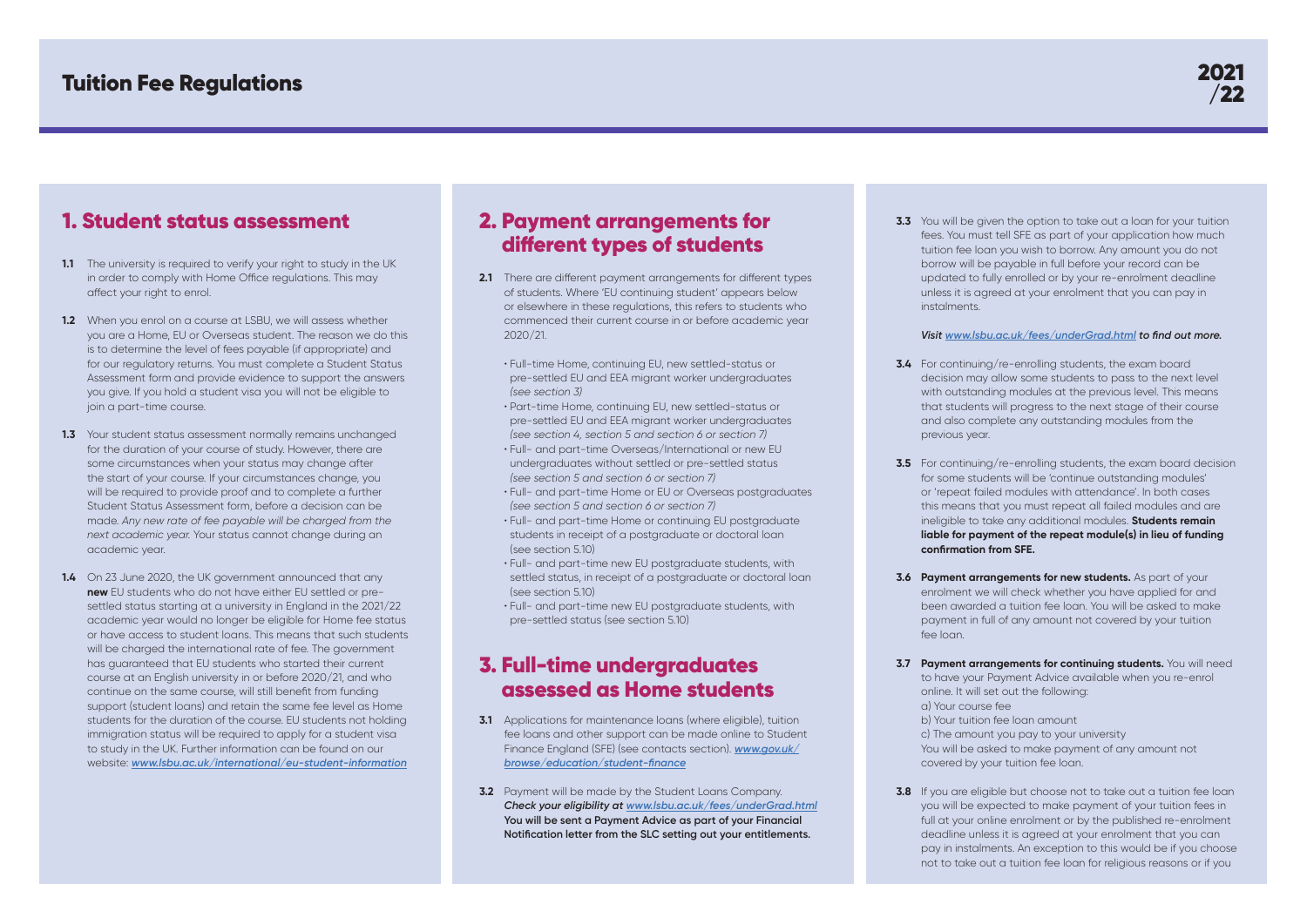are refused or are ineligible for a tuition fee loan. Such students will be able to pay in instalments.

- **3.9** Some courses contain field trips, the cost of which is not covered by the Student Loans Company. Your School will give you details of how much you need to pay and the date for payment.
- **3.10 Previous study.** You can usually get student finance funding for your first full degree. If you have studied a higher education course before and had funding for this course, you may not get funding for a second course. As a general rule tuition fee loans are available for the full length of the course plus one extra year if needed. This extra year can cover any false starts or course/ university transfers. The number of years that students are eligible for funding is calculated as follows:

Length of current course  $\|+\|$  one additional year  $\|-$  years of previous study

- **3.11 Postgraduate courses eligible for undergraduate SFE funding.** The arrangements above also apply to specific postgraduate courses which are eligible for the undergraduate package of SFE funding. This includes PGCE and MArch courses and preregistration PG nursing courses including PGDip Adult Nursing. Eligible students can apply for a maximum loan of £9250 per year. Any additional amount payable in excess of £9250, remains the responsibility of the student.
- 4. Part-time undergraduate Home and continuing EU students or new EU students with settled or pre-settled status
- **4.1 Starting their studies in 21/22 or continuing having started since 12/13.**
	- **4.1.1** If you are a Home or continuing EU student or new EU student with settled or pre-settled status studying a first degree at undergraduate level in 21/22 you may be eligible

for a non-income assessed tuition fee loan up to a maximum of £6,935.

You must be studying at a minimum intensity of 25% of the full-time equivalent per year, taking no more than four times the time it would take to complete the course if studied full-time (up to a maximum of 16 years). *Visit [www.gov.uk/student-finance/loans-and-grants](https://www.gov.uk/student-finance) for more details*

**5.1** Self-funding students studying for a whole year (2 semesters) can choose to either pay in full or pay by initial down payment and instalments. The number of instalments and due dates depend on whether you are a new or continuing student or are funding your tuition fees via a SFE postgraduate loan. If you pay in full you may be entitled to an early settlement discount.

**5.2** New students and continuing students from 17/18 onwards: pay 1/2 of the annual tuition fee, followed by two instalments of 1/4 of the fee – due on the dates given in the table in the

**5.3** Students who wish to pay their tuition fees in instalments will be required to set up a Recurring Card Payment (RCP) plan at enrolment/re-enrolment. Instructions on how to set up an RCP are included in the online enrolment/re-enrolment process.

**5.4** The payment deadlines for self-funding or part-self-funding students on programmes starting in September, October, November or December 2021 are detailed in the table on

- **4.1.2** Some students studying a second undergraduate degree may be eligible for support funding depending on the subject area of that second degree.
- **4.1.3** You will need to show evidence of your tuition fee loan or that you have applied for such a loan, at your online enrolment.
- **4.1.4** If you are not in receipt of a tuition fee loan or are not sponsored, you will be expected to make full or part payment of your tuition fee at or before enrolment or by the published re-enrolment deadline. A minimum payment of 50% of the full tuition fee will be required to complete enrolment/re-enrolment.
- **4.2** The total standard fee for part-time undergraduate students enrolling in 21/22 is averaged out equally per annum over the standard length of the course. For example fees for a Home/EU student on a four-year course are £6,935 per annum. Students with APEL will have their fee adjusted as follows. The standard yearly fee for the 21/22 year will be reduced by the total of: APEL module credit x £75 (for students who started their course in 16/17 or earlier) or APEL module credit x £77.08 (for students who started their course in 17/18 or later).
- **4.3** It is your responsibility to contact SFE to make sure your application is processed and you receive a letter confirming your fee loan entitlement.
- **4.4** Students not eligible for the part-time study fee loan can pay as self-funded, sponsored or part-self-funding/partsponsored students.

# 5. Self-funding students

*(not applicable to full-time Home and continuing EU undergraduates or new EU students in receipt of a tuition*

*fee loan)*

- 
- next column.

 Continuing students who started their courses in 16/17 or earlier: pay 1/3 of the annual tuition fee, followed by four instalments of 1/6 of the fee – due on the dates given in the table in the next

column.

 New and continuing postgraduate students funding their studies by a SFE postgraduate loan pay the fees by the due dates given in the table in the next column.

- 
- the following page.



 *Please note: your funding may be affected if you are thinking of withdrawing, interrupting or changing course.*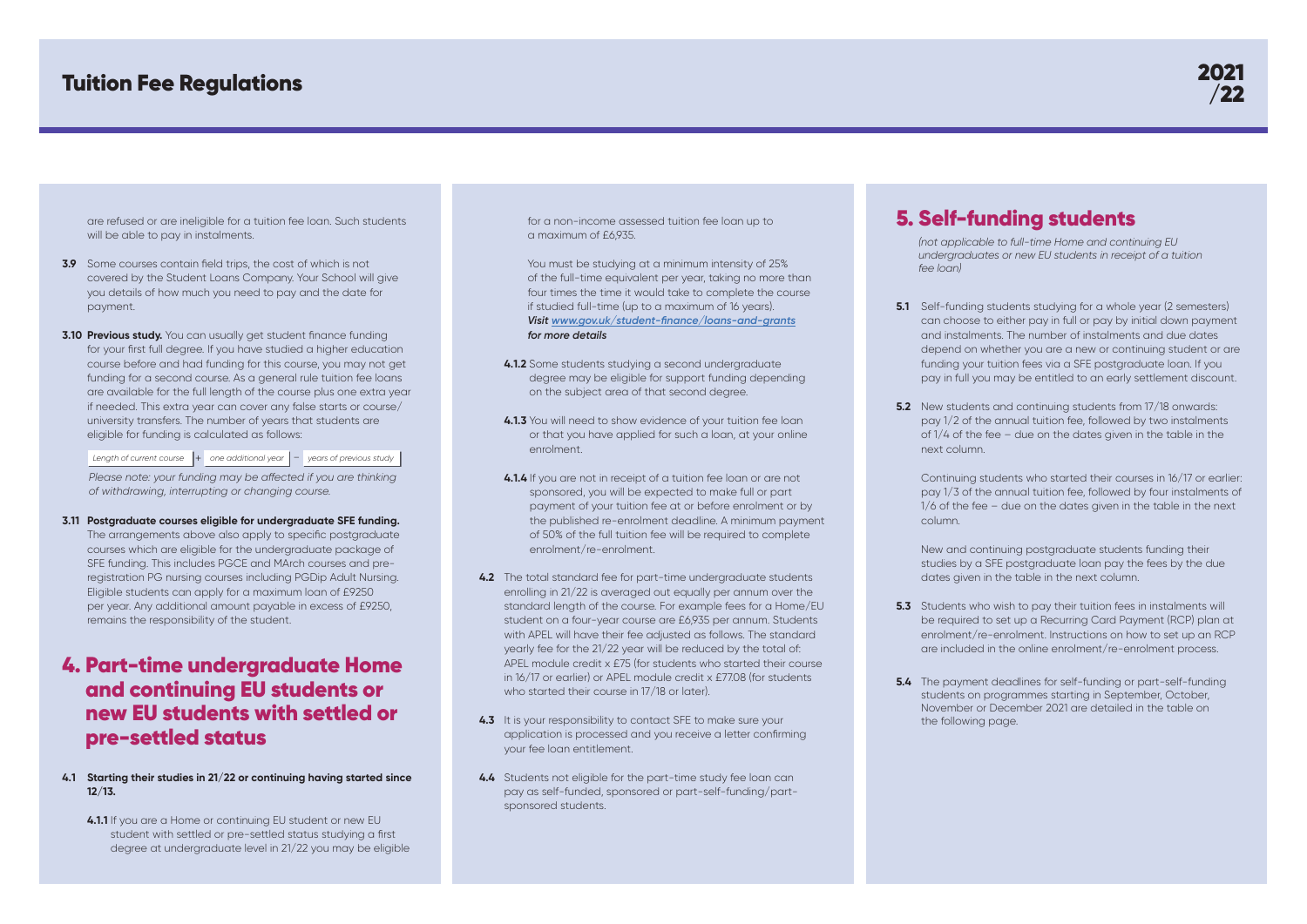**5.6 Early Settlement Discount.** If you are a self-funding student and are enrolling for a whole year's study and pay in full at enrolment or by the relevant re-enrolment date as set out above, you may be entitled to an early settlement discount of 5% of your year's course fee.

 The discount is not applicable if you are in receipt of or eligible for any SFE tuition fee funding or if you are the recipient of a tuition fee bursary. Further, the discount will not be applied to any additional fees, eg field trip costs. Students in receipt of a Loyalty Award or Overseas self-funded students in receipt of an International or Merit Scholarship may also qualify for the 5% early settlement discount on the balance of their fee once any discount has been applied. Please note that students in receipt of the 20% or 50% Loyalty Award do not qualify for the International or Merit Scholarships.

- **5.7** The early settlement discount will be applied after any International or Loyalty Award discount is applied.
- **5.8** Discounts do not apply to fees for repeat modules.
- **5.9 Deposit.** Any deposit paid in advance will be treated as part of the initial down payment of fees. The minimum payable by Overseas students in order to be enrolled will be the larger of 1/3 of your full year's tuition fees or the £3,500 deposit paid in order to obtain your CAS. Overseas deposits are nonrefundable.
- **5.10 Postgraduate/Postgraduate Doctoral Loans.** Any student applying for a postgraduate loan (PGL) or postgraduate doctoral loan (PGDL) via SFE will be required to provide evidence that their loan is in place at enrolment in order to be granted the instalment arrangement set out at 5.2, 5.4, 9.1 and 9.2.

 **NB Students studying for fewer than 2 semesters in any one academic year must pay their tuition fees in full at enrolment and are not eligible for the early settlement discount.**

> **6.1** On enrolment/re-enrolment, you will be asked to provide details of how you will be funding your studies, including whether you are sponsored by an employer or other

 Students who are unable to provide evidence of their loan will be required to make payment of at least 1/2 of their annual tuition fee at enrolment.

**6.2 Students studying as apprentices:** If you are a student studying as an apprentice, the cost of your apprenticeship is usually covered by the Education & Skills Funding Agency (ESFA) and your employer. While you remain employed as an apprentice, you will not be responsible for any fees and charges relating to the tuition or assessment of your course. You accept responsibility for payment of any other charges that you may incur whilst at the university. Should your employment status change or any amendments be made to

 If you intend to use a PGL or PGDL loan as a contribution towards your fees and wish to pay by instalments you will be required to complete a Recurring Card Payment (RCP) plan.

 Students should be aware that universities have an obligation to inform SFE of any changes to your programme of study, after enrolment, which may affect your eligibility for the PGL or PGDL loan. These include:

• transfers to programmes that do not qualify for the loan scheme (for example from MSc to PGDip programmes) • the award of APL or APEL credit giving you exemption from

- 
- studying the full masters programme
- 
- 
- 
- 
- you've received a PGL/PGDL before
- you are in receipt of Research Council Funding, a Social Work Bursary, are eligible for an NHS bursary
- you already have a qualification at the same level
- withdrawal/interruption from your course and
- exiting the course with a lower qualification

**5.5** If you fail to make a payment by the due dates you will incur an additional £25 enrolment charge for each agreed instalment missed, up to a maximum of £100.

 As a result of this notification, SFE may cancel your loan and reclaim any overpayment deemed to have been made. PGL and PGDL eligibility criteria can be found at *[www.gov.uk/funding-for-postgraduate-study](http://www.gov.uk/funding-for-postgraduate-study)*

# 6. Sponsored students

organisation.

 *Please note that the contract is between you and the university. This means that even if you have a financial sponsor, you will remain personally responsible for payment of fees if we are unable to collect the fees from your sponsor or if your sponsor is unable to pay.*



| <b>Amount due</b>       | <b>New students and</b><br>continuing students<br>from $17/18$ and<br>onwards                                                                                                                                                                                                    | Continuing<br>students who<br>started in 16/17 or<br>earlier                                                                          | PG Loan/<br><b>Doctoral Loan</b><br>(new and<br>continuing<br>students) |
|-------------------------|----------------------------------------------------------------------------------------------------------------------------------------------------------------------------------------------------------------------------------------------------------------------------------|---------------------------------------------------------------------------------------------------------------------------------------|-------------------------------------------------------------------------|
| Full payment            | New students: at<br>the online enrolment<br>arranged for you.<br>Continuing students<br>from $17/18$ and<br>onwards: By 2<br>September 2021<br>(with no Summer<br>resits) or by 24<br>September 2021<br>(with Summer resits)                                                     | By 2 September<br>2021 (with no<br>Summer resits)<br>24 September<br>2021 (with Summer<br>resits)                                     |                                                                         |
| Or                      |                                                                                                                                                                                                                                                                                  |                                                                                                                                       |                                                                         |
| Initial down<br>payment | New students:<br>$1/2$ of the annual<br>fee, at the online<br>enrolment arranged<br>for you. Continuing<br>students: from 17/18<br>and onwards: 1/2 of<br>the annual fee by<br>2 September 2021<br>(with no Summer<br>resits) or by 24<br>September 2021<br>(with Summer resits) | $1/3$ of the<br>annual fee by 2<br>September 2021<br>(with no Summer<br>resits) or by<br>24 September<br>2021 (with Summer<br>resits) |                                                                         |
| 1st instalment          | $1/4$ by<br>1 December 2021                                                                                                                                                                                                                                                      | $1/6$ by<br>1 December 2021                                                                                                           | $1/3$ of the<br>annual fee by<br>29 October 2021                        |
| 2nd instalment          | $1/4$ by<br>28 January 2022                                                                                                                                                                                                                                                      | $1/6$ by<br>28 January 2022                                                                                                           | $1/3$ by<br>28 January<br>2022                                          |
| 3rd instalment          |                                                                                                                                                                                                                                                                                  | $1/6$ by<br>18 April 2022                                                                                                             | $1/3$ by<br>3 May 2022                                                  |
| 4th instalment          |                                                                                                                                                                                                                                                                                  | $1/6$ by<br>31 May 2022                                                                                                               |                                                                         |

#### **NB Students studying for fewer than 2 semesters in any one academic year are not eligible to pay by instalments.**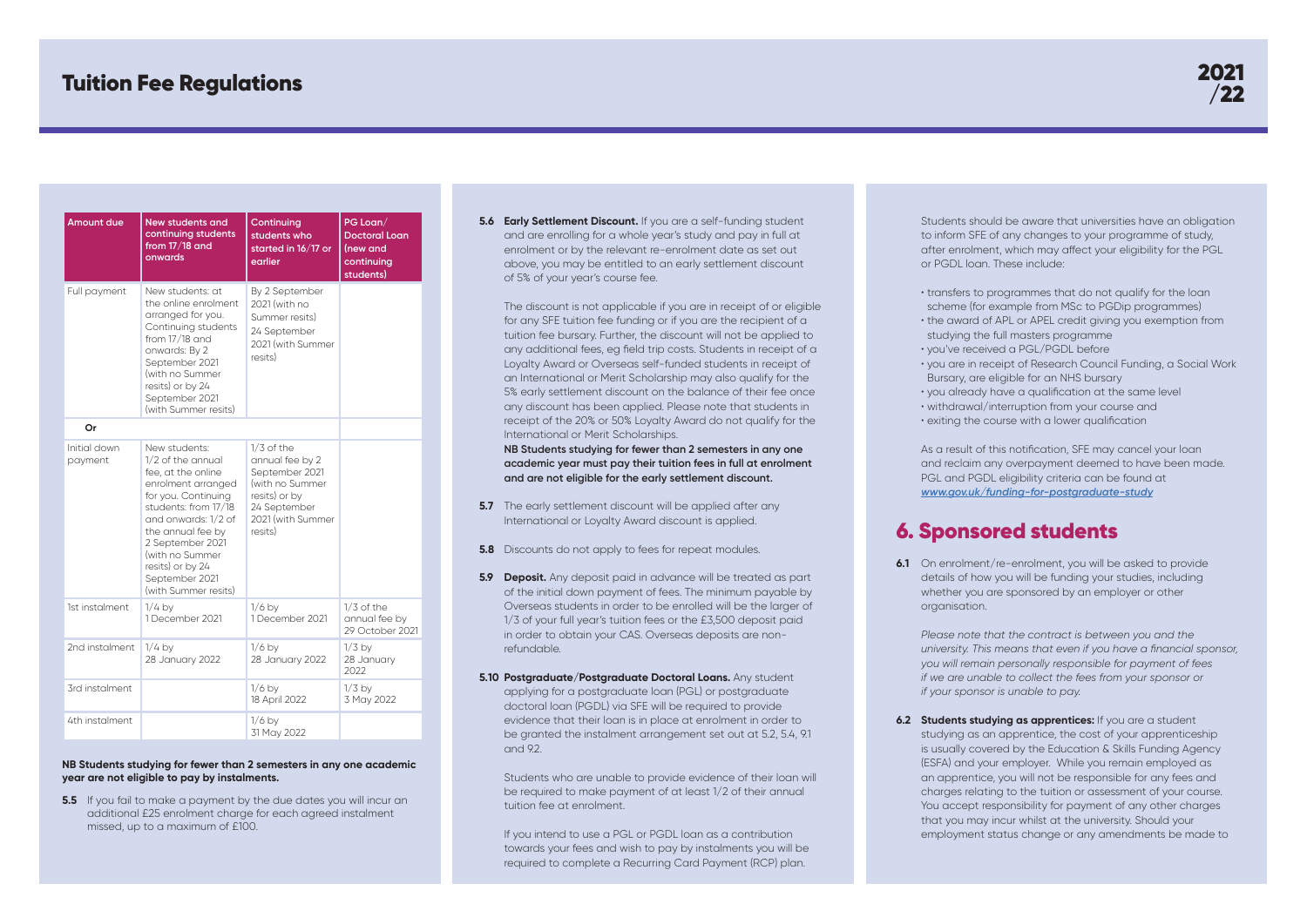your existing contract of employment, your funding eligibility will be impacted and it is your responsibility to inform the university immediately.

- **6.3** The standard payment terms for sponsor invoices are 30 days from the date of the invoice and all invoices must be paid in full.
- **6.4** Refunds will not be made to sponsors/employers who have paid tuition fees in full for students who then leave their employ but remain enrolled on the course. This does not affect refunds for students who interrupt or withdraw from their course.
- **6.5 NHS contract-funded students.** HEE funding is now only available to students who have, for any reason, extended their study from the following cohorts (below) or who enrol on courses which still attract HEE funding:
	- Undergraduate 3-Year Courses: September 2016 cohort (0916) or prior.
	- Postgraduate 2-Year Courses: September 2017 cohort (0917) or prior.

 If you cannot provide proof of approval for the payment of tuition fees or the university does not hold any approval for your extension you will remain personally responsible for payment of fees and charges, regardless of any arrangements held by the university with HEE. This can relate to fees for the whole or part of the year, modules, the course or payments associated with attendance on the course. Further, you may get approval for an extension and still have to meet any difference between payments approved or granted and those due.

For further information please also refer to:

**7.1** If your sponsor is only paying part of your fees your contributions are payable in the same way as those of selffunding students. You will be required to provide full sponsor details at enrolment. You will remain personally responsible for payment of fees and charges, even if there is an arrangement for the university to receive payment on your behalf from a sponsor or any other third party.

- *https://www.gov.uk/nhs-bursaries/eligibility*
- *https://www.nhsbsa.nhs.uk/nhs-bursary-students*

**9.1** The payment deadlines for self-funding/part-self-funding students on programmes starting in January, February or

| <b>Amount due</b>       | <b>New students and</b><br>continuing students from<br>17/18 and onwards                                                                                                                                        | Continuing<br>students who<br>started in 16/17 or<br>earlier            | PG Loan/<br><b>Doctoral Loan</b><br>(new and<br>continuing<br>students) |
|-------------------------|-----------------------------------------------------------------------------------------------------------------------------------------------------------------------------------------------------------------|-------------------------------------------------------------------------|-------------------------------------------------------------------------|
| Full payment            | New students: at<br>the online enrolment<br>arranged for you.<br>Continuing students<br>from 17/18 and onwards:<br>By the start of your<br>new academic year.                                                   | By the start<br>of your new<br>academic year                            |                                                                         |
| Or                      |                                                                                                                                                                                                                 |                                                                         |                                                                         |
| Initial down<br>payment | New students: 1/2 of the<br>annual fee at the online<br>enrolment arranged for<br>you.<br>Continuing students<br>from 17/18 and onwards:<br>1/2 of the annual fee<br>by the start of your new<br>academic year. | $1/3$ of the annual<br>fee by the start<br>of your new<br>academic year |                                                                         |
| 1st instalment          | $1/4$ by<br>18 April 2022                                                                                                                                                                                       | $1/6$ by<br>18 April 2022                                               | $1/3$ of the<br>annual fee by<br>28 February<br>2022                    |
| 2nd instalment          | $1/4$ by<br>31 May 2022                                                                                                                                                                                         | $1/6$ by<br>31 May 2022                                                 | $1/3$ by<br>3 May 2022                                                  |
| 3rd instalment          |                                                                                                                                                                                                                 | $1/6$ by<br>19 August 2022                                              | $1/3$ by<br>11 October<br>2022                                          |
| 4th instalment          |                                                                                                                                                                                                                 | $1/6$ by<br>11 October 2022                                             |                                                                         |
|                         |                                                                                                                                                                                                                 |                                                                         |                                                                         |

# Tuition Fee Regulations

# 7. Part-self-funding/ part-sponsored students

8. Health and Social Care CPD\_ Open students

- **8.1** Students who decide to take a slower route or modules on a standalone basis will be enrolled on CPD\_OPEN.
- **8.2** If you are self-funded full payment is required prior to starting the module.
- **8.3** The period of registration for courses is six years maximum; all credits counting towards an award have to be achieved within a six-year academic registration period.
- **8.4** The fee needs to be confirmed by a sponsor or paid prior to enrolment. For enrolment on CPD\_OPEN, HSC does not offer payment by instalments.
- **8.5** No refund can be made once enrolled on CPD\_OPEN. This applies to study days and workshops as well.
- **8.6** Students who do not complete a module/element and return in a subsequent academic year to either repeat or enrol on the same module will normally be expected to pay for the module again.

# 9. Non-September start programmes

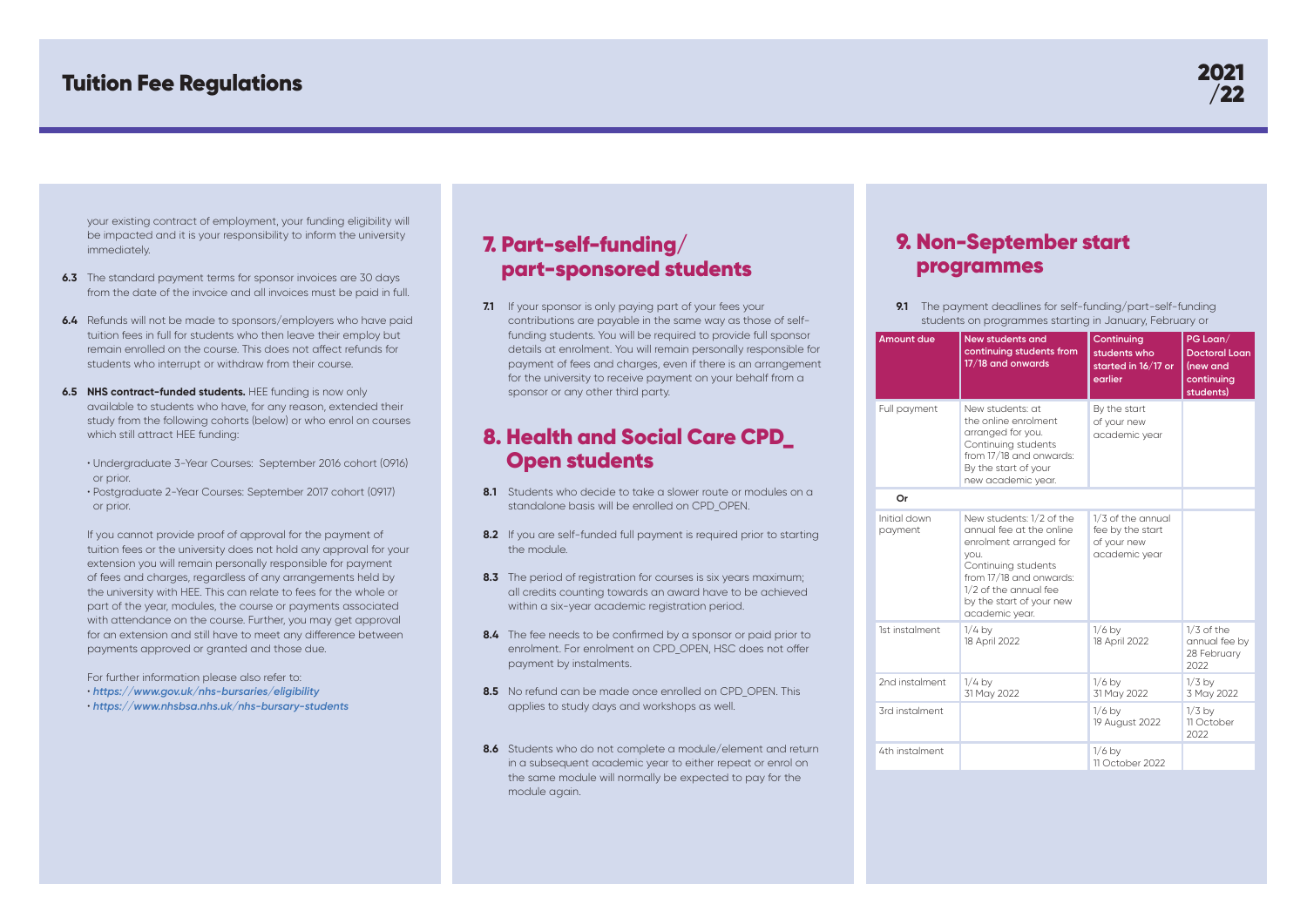#### non-refundable.

- **10.2** Some courses contain field trips, the cost of which is not covered by the Student Loans Company. Your School will give you details of how much you need to pay and the date for payment.
- **10.3 Additional activities and registration fees.** Your course may require you to attend other teaching sessions outside the university for which you may be required to pay an additional fee. Some courses, e.g. HNDs, require registration with an external body for which a fee is also payable. These costs are non-refundable.
- **10.4 Repeat study.** If you are required to repeat any part of your course your fees are payable at the module rate applicable, irrespective of whether you are not required to attend or only take part of the module(s) e.g. if you only have to retake exams or submit coursework.

 Part-time undergraduate students who first enrolled in 16/17 who repeat or return from interruption in 20/21 will be charged at a rate of £75 per credit, up to a maximum of £6935 per annum.

- **10.5** Students who have interrupted and resume their studies will be charged for their studies including any deferred modules not previously fully charged for or any modules for which they had paid but which they did not complete prior to interruption.
- **10.6 Deferrals.** Any student (new or continuing) taking deferred modules will be charged at the standard module fee rate for those deferrals.
- **10.7 Exemptions from fees for deferred modules.** An application for exemption from fees will be considered if satisfactory evidence is produced to show that a circumstance listed below under (a) to (c) existed at the time when a student was deferred in a module or modules and was the main or only cause of the student's impaired ability to study for the module or modules

 Part-time undergraduate students who first enrolled in 17/18 (and onwards) who repeat or return from interruption in 20/21 will be charged at a rate of £77.08 per credit, up to a maximum of £6935 per annum.

**10.8** The combined total of all tuition fees to be charged to any student in a given academic year will not exceed the standard tuition fees for that year which are prescribed by that student's fee status, mode of study and course.

**10.9** The fee charged for apprenticeship students who interrupt or withdraw will be based on the last date of learning in the

**10.10** Students withdrawn from study in the first term due to failure of a Disclosure and Barring Service (DBS) check, will not be

#### **9.2** The payment deadlines for self-funding/part-self-funding students on programmes starting in April, May or June 2022

**10.1 Residentials.** Some courses include residentials, the cost of which is added to your total tuition fee. These costs are and fee exemption is a reasonable adjustment -

(b) Gender reassignment (c) Pregnancy or maternity/paternity.

- (a) Disability
- 
- 
- 
- academic year.
- charged.
- or 20/21).

**10.11** Following the Covid-19 outbreak, students who interrupted their studies in the 19/20 or 20/21 academic year to join the NHS Workforce, will not be charged additional tuition fees in 20/21 or 21/22 when re-enrolling back onto the same academic year (if full fees were charged/paid in 19/20

# 11. How to pay your tuition fees

The university accepts debit cards (Delta, VISA Electron, VISA Debit, Maestro), credit cards (VISA and MasterCard only) and bank transfers. You can pay in the following ways:

**11.1 Online**

• All students visit *[payonline.lsbu.ac.uk](http://payonline.lsbu.ac.uk)*

**11.2 Bank transfer**

All bank transfers should be made via our partner Western Union Business Solutions.

 This service allows you, your parents and sponsors to pay your fees in your local currency and from your home bank account

# **Tuition Fee Regulations**

#### March 2022 are detailed below:

### 10. Other fees



| <b>Amount due</b>       | <b>New students and</b><br>continuing students<br>from $17/18$ and<br>onwards                                                                                                                                          | Continuing<br>students who<br>started in 16/17 or<br>earlier          | PG Loan/<br><b>Doctoral Loan</b><br>(new and<br>continuing<br>students) |
|-------------------------|------------------------------------------------------------------------------------------------------------------------------------------------------------------------------------------------------------------------|-----------------------------------------------------------------------|-------------------------------------------------------------------------|
| Full payment            | New students:<br>at the online<br>enrolment arranged<br>for you.<br>Continuing students<br>from $17/18$ and<br>onwards: By the<br>start of your new<br>academic year.                                                  | By the start<br>of your new<br>academic year                          |                                                                         |
| Or                      |                                                                                                                                                                                                                        |                                                                       |                                                                         |
| Initial down<br>payment | New students:<br>1/2 of the annual<br>fee at the online<br>enrolment arranged<br>for you.<br>Continuing students<br>from $17/18$ and<br>onwards: 1/2 of the<br>annual fee by the<br>start of your new<br>academic year | 1/3 of the annual<br>fee by the start<br>of your new<br>academic year |                                                                         |
| 1st instalment          | $1/4$ by<br>1 September 2022                                                                                                                                                                                           | $1/6$ by<br>1 September 2022                                          | $1/3$ of the<br>annual fee by<br>3 May 2022                             |
| 2nd instalment          | $1/4$ by<br>25 November 2022                                                                                                                                                                                           | $1/6$ by<br>2 December 2022                                           | $1/3$ by<br>12 October<br>2022                                          |
| 3rd instalment          |                                                                                                                                                                                                                        | $1/6$ by<br>27 January 2023                                           | 1/3 by 27<br>January 2023                                               |
| 4th instalment          |                                                                                                                                                                                                                        | $1/6$ by<br>24 March 2023                                             |                                                                         |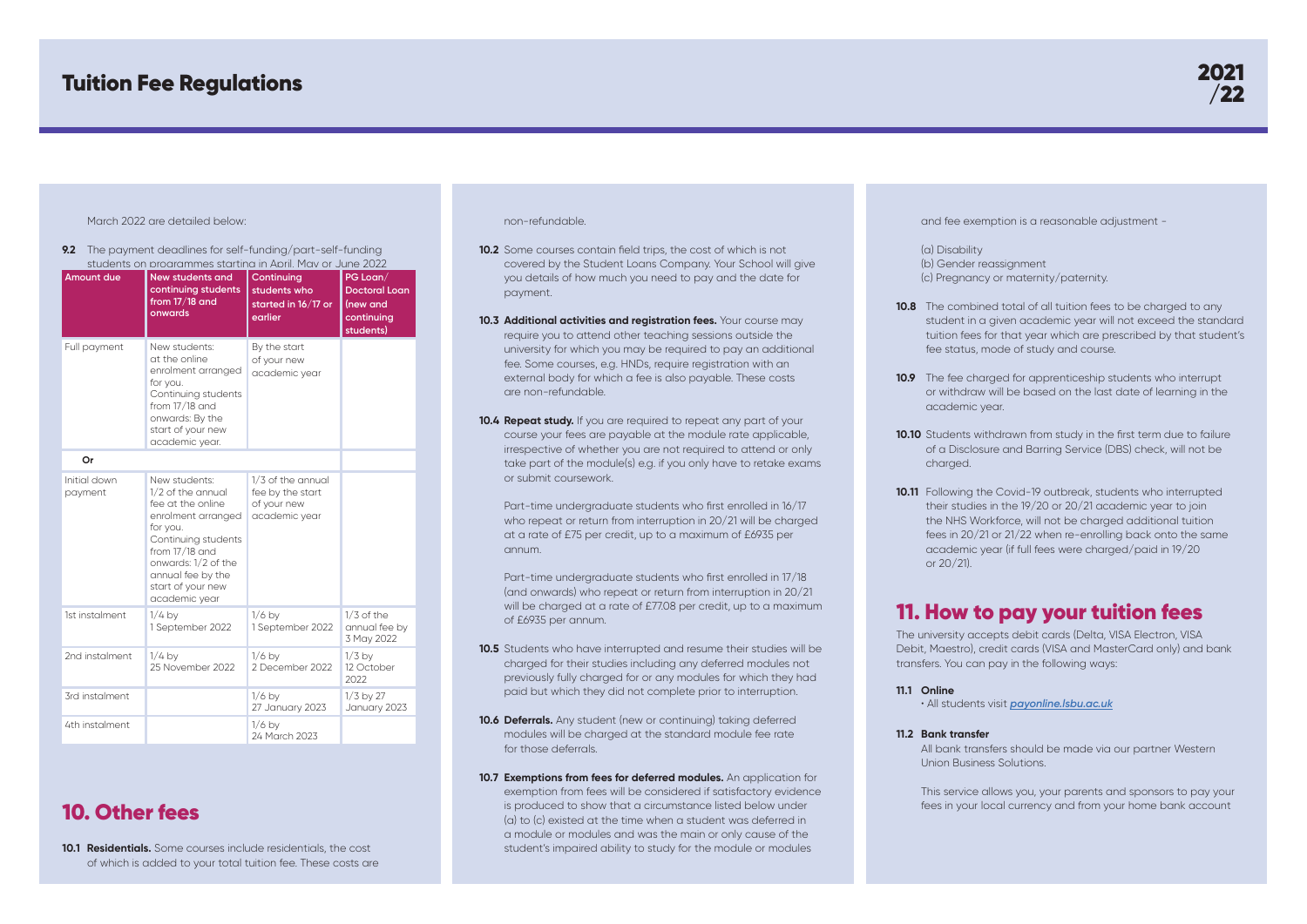without worrying about exchange rates or bank charges. Your payment will arrive quickly and in full to the university. *Visit www.lsbu.ac.uk/courses/funding-information/western-union for more information or [https://student.globalpay.wu.com/geo](https://student.globalpay.wu.com/geo-buyer/lsbu#!/)[buyer/lsbu#!/](https://student.globalpay.wu.com/geo-buyer/lsbu#!/) This link requires the latest version of your internet browser.*

**11.3** The university does not accept cash or cheques.

**12.1** If you wish to withdraw from or interrupt your studies it is your responsibility to make an appointment with the Student Life Centre to complete the withdrawal/interruption process as outlined at *[my.lsbu.ac.uk/my/portal/My-Course/Course-](https://my.lsbu.ac.uk/my/portal/My-Course/Course-Administration/Interruption-or-Withdrawal-from-your-Studies)[Administration/Interruption-or-Withdrawal-from-your-Studies](https://my.lsbu.ac.uk/my/portal/My-Course/Course-Administration/Interruption-or-Withdrawal-from-your-Studies)*

# 12. Withdrawals, interruptions and refunds

#### **12.2 It is also your responsibility to:**

**12.6** If your Interruption of Studies/Withdrawal from Studies form is submitted by the following dates or you are withdrawn or suspended your fees will be adjusted as follows:

- Discuss the decision with your personal tutor or Course Director.
- **12.3** You will continue to be liable for fees until your Interruption in Studies/Withdrawal from Studies has been agreed.
- **12.4** Students who progress and re-enrol on the dissertation stage of masters courses will not have their fee adjusted or be eligible for a refund if they later interrupt or withdraw.
- **12.5** If you continue to use your card after you claim to have withdrawn or interrupted your studies you will be treated as still enrolled and remain liable for fees.

#### **Charges apply to all enrolled students (new and continuing) who withdraw, are excluded, or whose studies are terminated, or who interrupt or are suspended, or change mode of study/attendance.**

#### **For September 2021 start programmes:**

• By Friday 1 October 2021: you will not be liable to pay any fees and any fees you have already paid will be refunded (with the exception of any non-refundable deposit). This concession by

the university does not affect your legal rights.

**12.7** If you change mode of study/attendance you will be classified as starting a new course of study and will be charged the current rate of fees for new students.

**12.8** If your period of continuous interruption exceeds 1 year you will be charged at the prevailing rate for new students in the year that you resume your studies.

- At any time before 3 January 2022: you must pay 25% of your full year's tuition fee plus any registration and residential fee
- At any time before 25 April 2022: you must pay 50% of your full year's tuition fee plus any registration and residential fee
- At any time on or after 25 April 2022, you must pay your full year's tuition fee plus any registration and residential fee.
- An exception to the above charges may be applied where a student has attempted modules and obtained module results and the fee for those modules exceeds either the 25% or 50% that would be charged for interruption/withdrawal by the appropriate deadline. In this instance, students may be charged in full for the modules attempted.

**12.9** If you are in receipt of any of the following tuition fee discounts (LSBU Loyalty Award, International or Institutional) and as a result of your withdrawal or interruption your overall fee liability is reduced, you will no longer be eligible for the discount/s. However, you will remain eligible for discounts if your interruption was the result of pregnancy, maternity

**12.10** Any refund is at the discretion of the university. You will need to complete the refund request form.

**12.11** In all cases any refund due will be paid back to the original payer, and wherever possible to the original bank account. Refunds will not in any circumstances be paid to any third party. *Visit [www.lsbu.ac.uk/international/fees-and](https://www.lsbu.ac.uk/international/fees-and-funding/fee-refunds2#obtainingrefund)[funding/fee-refunds2#obtainingrefund](https://www.lsbu.ac.uk/international/fees-and-funding/fee-refunds2#obtainingrefund)*

#### **For January/February 2022 start programmes:**

**12.12** If you interrupt your studies for maternity/pregnancy reasons you will need to provide evidence in the form of your MATB1 form to the appropriate School Administration office. This will ensure that you are not charged again for any modules that you were studying at the point of interruption and that you continue to study on resumption.

**12.13** If you interrupt your studies for health reasons, you will need to provide evidence in the form of notification from your GP

- By Friday 4 February 2022: you will not be liable to pay any fees and any fees you have already paid will be refunded (with the exception of any non-refundable deposit). This concession by the university does not affect your legal rights
- At any time before 25 April 2022: you must pay 25% of your full year's tuition fee plus any registration and residential fee
- At any time between 25 April 2022 and the start of the Autumn term 2022 (September 2022): you must pay 50% of your full year's tuition fee plus any registration and residential fee
- At any time after the start of the Autumn term (September 2022), you must pay your full year's tuition fee plus any registration and residential fee.

#### **For April 2022 start programmes:**

- By Friday 29 April 2022: you will not be liable to pay any fees and any fees you have already paid will be refunded (with the exception of any non-refundable deposit). This concession by the university does not affect your legal rights
- At any time before the start of the Autumn term 2022 (September 2022): you must pay 25% of your full year's tuition

fee plus any registration and residential fee

• At any time between the start of the Autumn term 2022 (September 2022) and before 23 January 2023: you must pay 50% of your full year's tuition fee plus any registration and

• At any time after 23 January 2023 you must pay your full year's tuition fee plus any registration and residential fee.

- residential fee
- 
- 
- 
- or paternity.
- 
- 
- 
-